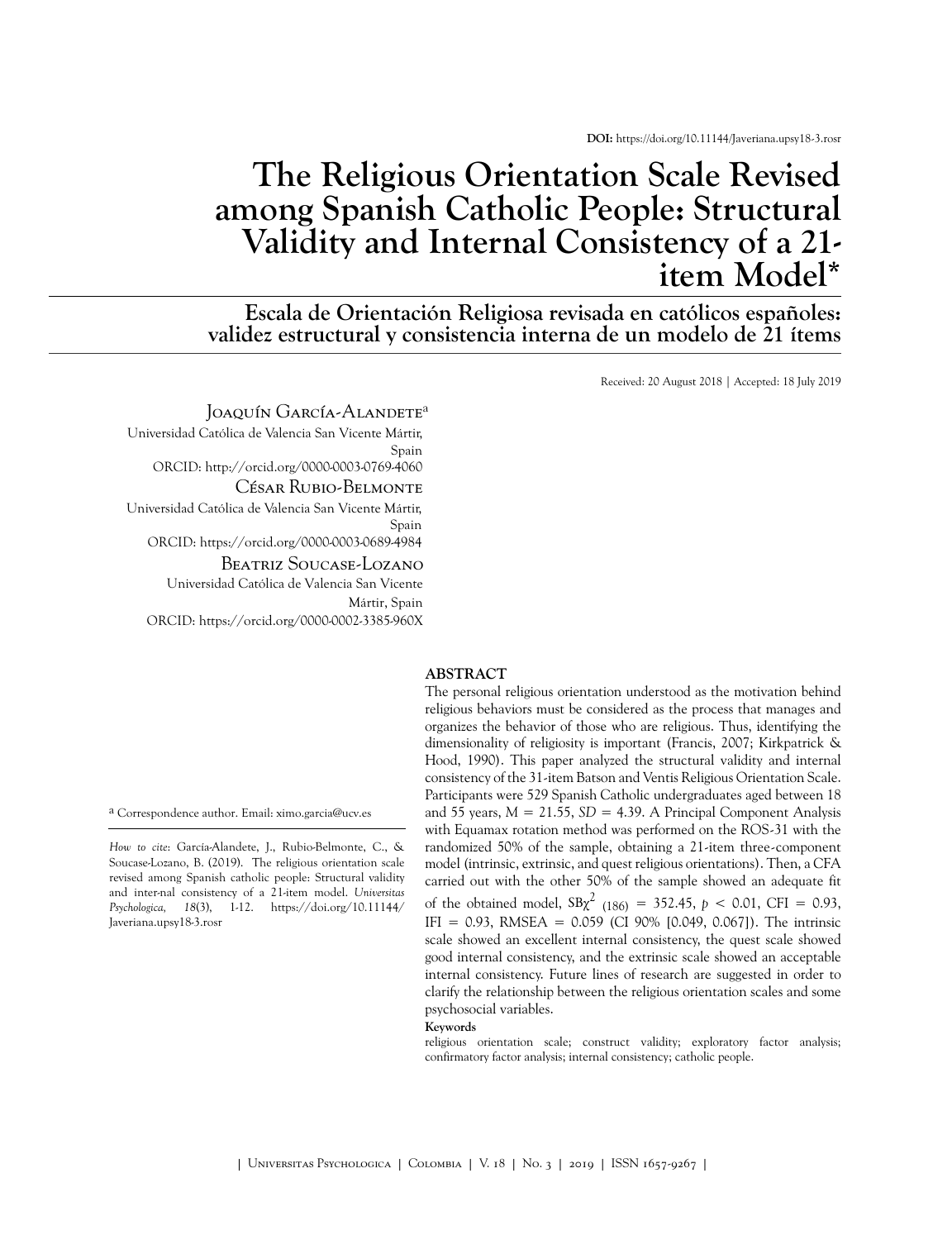#### **RESUMEN**

La orientación religiosa personal, entendida como la motivación subyacente a las conductas religiosas, debe ser considerada como el proceso que dirige y organiza la conducta de las personas religiosas. Identificar la dimensionalidad de la religiosidad parece, pues, ser importante. Este trabajo analiza la validez estructural y la consistencia interna de la Escala de Orientación Religiosa de Batson y Ventis de 31 ítems (ROS-31). Participaron 529 universitarios españoles con edades entre los 18 y los 55 años, *M* = 21.55, *SD* = 4.39. Se llevó a cabo un Análisis de Componentes Principales con rotación Equamax de la ROS-31 con el 50% aleatorio de la muestra, obteniendo un modelo de 3 componentes y 21 ítems (orientación religiosa intrínseca, extrínseca y de búsqueda). Un Análisis Factorial Confirmatorio con el otro 50% aleatorio de la muestra mostró un ajuste adecuado del modelo, SB $\chi^2$  (186)  $= 352.45, b < 0.01$ , CFI = 0.93, IFI = 0.93, RMSEA = 0.059 (IC 90% [0.049, 0.067]). La escala de religiosidad intrínseca mostró una consistencia interna excelente, la de búsqueda una consistencia interna buena y la extrínseca una consistencia interna aceptable. Se sugieren líneas futuras de investigación en orden a clarificar la relación entre las escalas de orientación religiosa y algunas variables psicosociales.

#### **Palabras clave**

escala de orientación religiosa; validez de constructo; análisis factorial exploratorio; análisis factorial confirmatorio; consistencia interna; católicos.

Religiosity has frequently been assessed in terms of its religious self-definition the frequency of cult attendance and prayer behavior, among other variables. However, religious differences between people might not only be a question of degree, as they can also be qualitative. Therefore, the religious orientation understood as the motivation behind religious behaviors must be considered as the process that manages and organizes the behavior of those who are religious ([Allport & Ross, 1967](#page-7-0)). Thus, identifying the dimensionality of religiosity is important [\(Francis,](#page-8-0) [2007;](#page-8-0) [Kirkpatrick & Hood, 1990](#page-9-0)).

#### *Intrinsic, extrinsic, and quest religious orientations*

[Allport \(1950\)](#page-7-1) distinguished the difference between mature and immature religiosity. The former is related to the integration and organization of the personality, a consistent morality, and an intricate, flexible cognitive

style, whereas the latter is related to selfgratification, which does not contribute to the integration of the personality or selfreflection. These orientations were later called intrinsic (IRO) and extrinsic (ERO), respectively ([Allport, 1950\)](#page-7-1). IRO implies the experience of religion as an end in itself and a fundamental motivation. It is an absolute criterion in decision making that integrates one's entire existence and provide meaning in life. Religion implies the internalization of a coherent system of beliefs and the experience of religion as valuable and meaningful; religion ultimately influences one's life; the rest of the needs are considered less important and are harmonized with religious beliefs; the individual lives the religion. ERO is a practical orientation: religion is a means for achieving specific purposes, such as security, social status, or support for one's lifestyle. Religion is an instrument, and the beliefs system is maintained to satisfy the more primary needs; extrinsic religiosity is egocentric [\(Allport](#page-7-0) [& Ross, 1967\)](#page-7-0). As Allport and Ross stated, "the extrinsically motivated individual uses his religion, whereas the intrinsically motivated *lives* his" ([1967, p. 434\)](#page-7-0). The IRO-ERO conceptual distinction has been revised, confirmed, and extended for decades (e.g., [Allen & Spilka, 1967](#page-7-2); [Batson & Ventis, 1982;](#page-8-1) [Batson, Schoenrade, &](#page-8-2) [Ventis, 1993;](#page-8-2) [Hunt & King, 1971;](#page-9-1) [Maltby et al.,](#page-10-0) [2010\)](#page-10-0).

To assess these religious orientations, [Allport](#page-7-0) [and Ross \(1967\)](#page-7-0) developed the *Religious Orientation* Scale (ROS), a 20-item scale (11 extrinsic items, 9 intrinsic items) that has been revised, criticized, and modified in later studies (e.g. [Brewczynski & MacDonald, 2006;](#page-8-3) [Darvyri](#page-8-4) [et al., 2014;](#page-8-4) [Khodadady & Bagheri, 2012](#page-9-2); [Maltby, 2002](#page-10-1); [Neyrinck, Lens, Vansteenkiste, &](#page-10-2) [Soenens, 2010;](#page-10-2) [Simkin & Etchezahar, 2013\)](#page-11-1). [Allport and Ross \(1967\)](#page-7-0) obtained a Cronbach's alpha of 0.73 for the intrinsic scale and 0.70 for the extrinsic.

[Batson \(1976\)](#page-7-3) criticized the fact that Allport substantially modified the meaning of the religious orientations by changing their names, and he suggested three independent religious orientations: Means, end, and quest [\(Batson &](#page-7-4)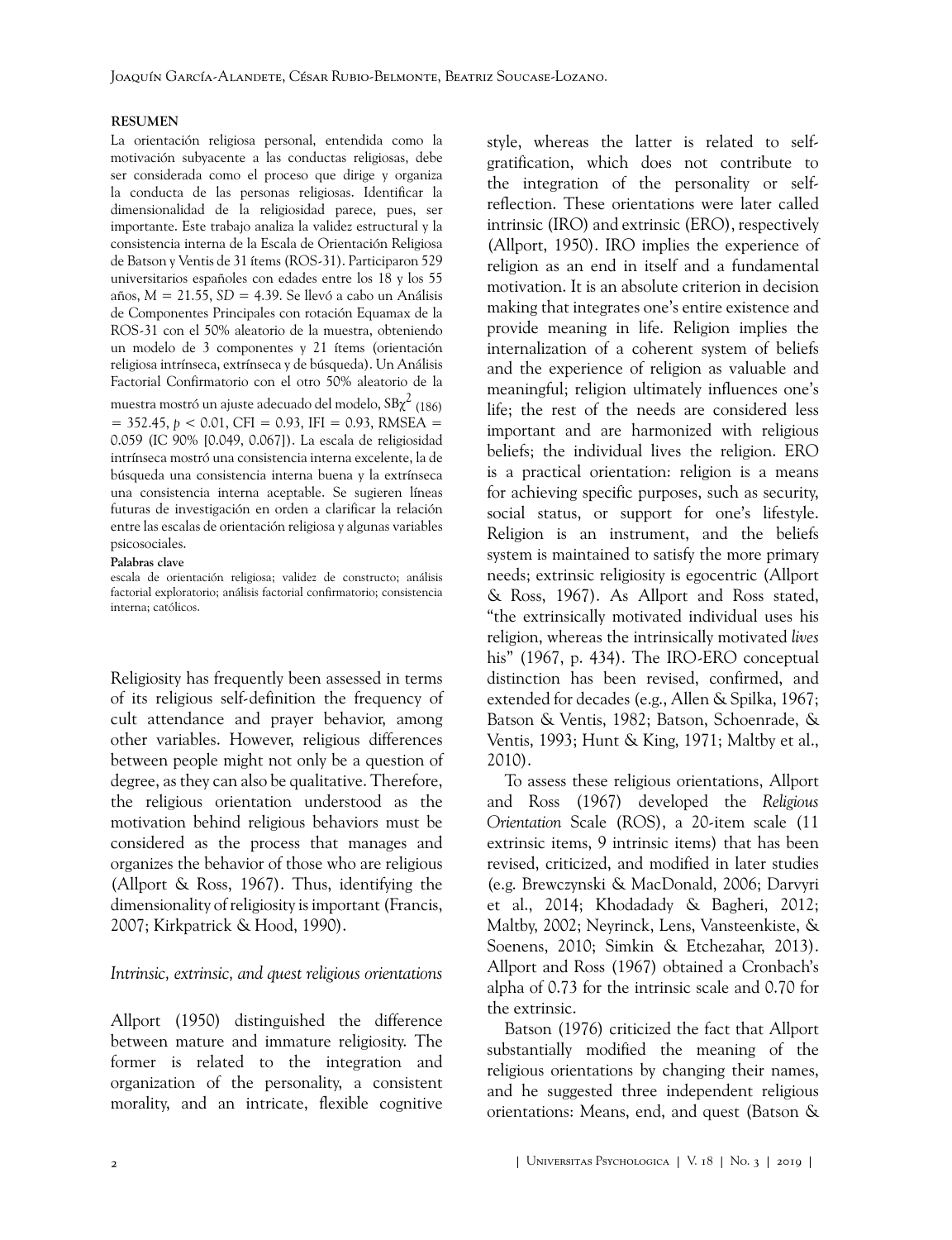[Schoenrade, 1991a](#page-7-4), [1991b;](#page-8-5) [Batson & Ventis,](#page-8-1) [1982,](#page-8-1) [1985\)](#page-8-6). Means and end orientations are conceptually equivalent to [Allport's \(1950\)](#page-7-1) ERO and IRO. Quest religious orientation (QRO) is a flexible, open-ended religiosity in a responsive dialogue about existential questions raised by life's contradictions and tragedies. As [Batson et al. \(1993\)](#page-8-2) stated, the QRO "involves honestly facing existential questions in all their complexity, while at the same time resisting clear-cut, pat answers" (p. 166). [Batson \(1976\)](#page-7-3) considered that the QRO is mature, while the IRO (the most positive, accurate, and genuine for Allport) is dogmatic, uncritical, and rigid. Recent studies have revised the end, means, and quest dimensions of religiosity (e.g. [Voci, Bosetti,](#page-11-2) [& Veneziani, 2017\)](#page-11-2). [Batson and Ventis \(1982\)](#page-8-1) obtained a Cronbach's alpha of 0.83 for the intrinsic scale, 0.78 for the quest, and 0.72 for the extrinsic.

[Batson and Ventis \(1982\)](#page-8-1) developed the *Quest Scale* (also called the *Interactional Scale*), which included 6 items that assess three dimensions as distinct constructs: the individual's readiness to face existential questions without reducing their complexity, self-criticism and perception of religious doubts as positive, and openness to change (Cfr. [Batson, Schoenrade, & Ventis,](#page-8-2) [1993;](#page-8-2) [Flere, Edwards, & Klanjsek, 2008](#page-8-7); [Watson,](#page-11-3) [Morris, & Hood, 1989\)](#page-11-3). Afterward, [Donahue](#page-8-8) [\(1985\)](#page-8-8) suggested that quest might measure agnosticism or religious conflict rather than religious orientation, and he proposed a 12-item quest scale (Cfr. [Batson & Schoenrade, 1991a,](#page-7-4) [1991b](#page-8-5)).

The nature of the QRO and its relationship with both the intrinsic and extrinsic scales have been revised and criticized for decades (e.g., [Flere et al., 2008;](#page-8-7) [Miner, 2008\)](#page-10-3). Nonetheless, the three religious orientations are accepted and frequently used constructs in the empirical research on religiosity (e.g., [Brown & Westman,](#page-8-9) [2011;](#page-8-9) [García-Alandete, Rosa, Sellés, & Soucase,](#page-9-3) [2013;](#page-9-3) [Jaume, Simkin, & Etchezahar, 2013\)](#page-9-4).

*Structural validity and internal consistency of the ROS*

Only a small number of studies have analyzed the factor structure of the ROS. [Maltby \(1999a\),](#page-10-4) with a sample of 3090 adults and schoolchildren (1408 males, 1984 females) from the USA (*N*  $= 513$ ), England ( $N = 1421$ ), Northern Ireland  $(N = 839)$  and the Republic of Ireland  $(N = 100)$ 468), obtained a 12-item version of the ROS using PCA with Oblimin rotation. In the socalled *'Age-Universal' I-E Scale*, in which he left out several items related to personal and communitarian praying and one item related to church attendance, which might be understood as both intrinsic (personal commitment) and extrinsic (social expression). On the other hand, this author criticized the fact that the item *It doesn't much matter what I believe so long as I am good* was not typical of the ERO, and that it might not even be a strictly religious item.

[Ramírez \(2006\),](#page-10-5) in a sample of Spanish undergraduates, obtained a 27-item version of the ROS using a PCA with Quartimax rotation. The final solution was a 3-component scale: intrinsic (items 2, 7, 9, 12, 15, 19, 21, and 27; α = 0.89), extrinsic (items 1, 13, 14, 18, 22, 23, 25, 28, and 30;  $\alpha = 0.72$ ), and quest (items 3, 5, 6, 8, 10, 11, 20, 24, 26, and  $31$ ;  $\alpha = 0.73$ ).

[Núñez-Alarcón, Moreno-Jiménez, Moral-](#page-10-6)[Toranzo, and Sánchez \(2011\)](#page-10-6) carried out a PCA with Quartimax rotation and a CFA of a 25-item version of the [Ramírez \(2006\)](#page-10-5) Spanish adaptation in two samples: 211 Christian undergraduates and 121 Muslim undergraduates. For the Christian sample, the ROS was composed of 3 scales: intrinsic (items 2, 7, 11, 14, and 16; α  $= 0.85$ ), extrinsic (items 9, 10, 18, 23, and 24;  $\alpha$  $= 0.73$ ), and quest (items 5, 6, 15, and 19;  $\alpha =$ 0.75),  $\chi^2$ (73) = 152.01, p = 0.000, CFI = 0.90,  $IFI = 0.90$ , RMSEA = 0.074. For the Muslim sample, the ROS was also composed of 3 scales: intrinsic (items 2, 7, and 22;  $\alpha = 0.81$ ), extrinsic (items 1, 9, 10, and 13;  $\alpha = 0.74$ ), and quest (items 3, 5, 8, 15, 19, and 25;  $\alpha = 0.81$ ), with an acceptable fit:  $\chi^2(58) = 93.85$ ,  $p = 0.002$ , CFI =  $0.93$ , IFI = 0.93, RMSEA = 0.082.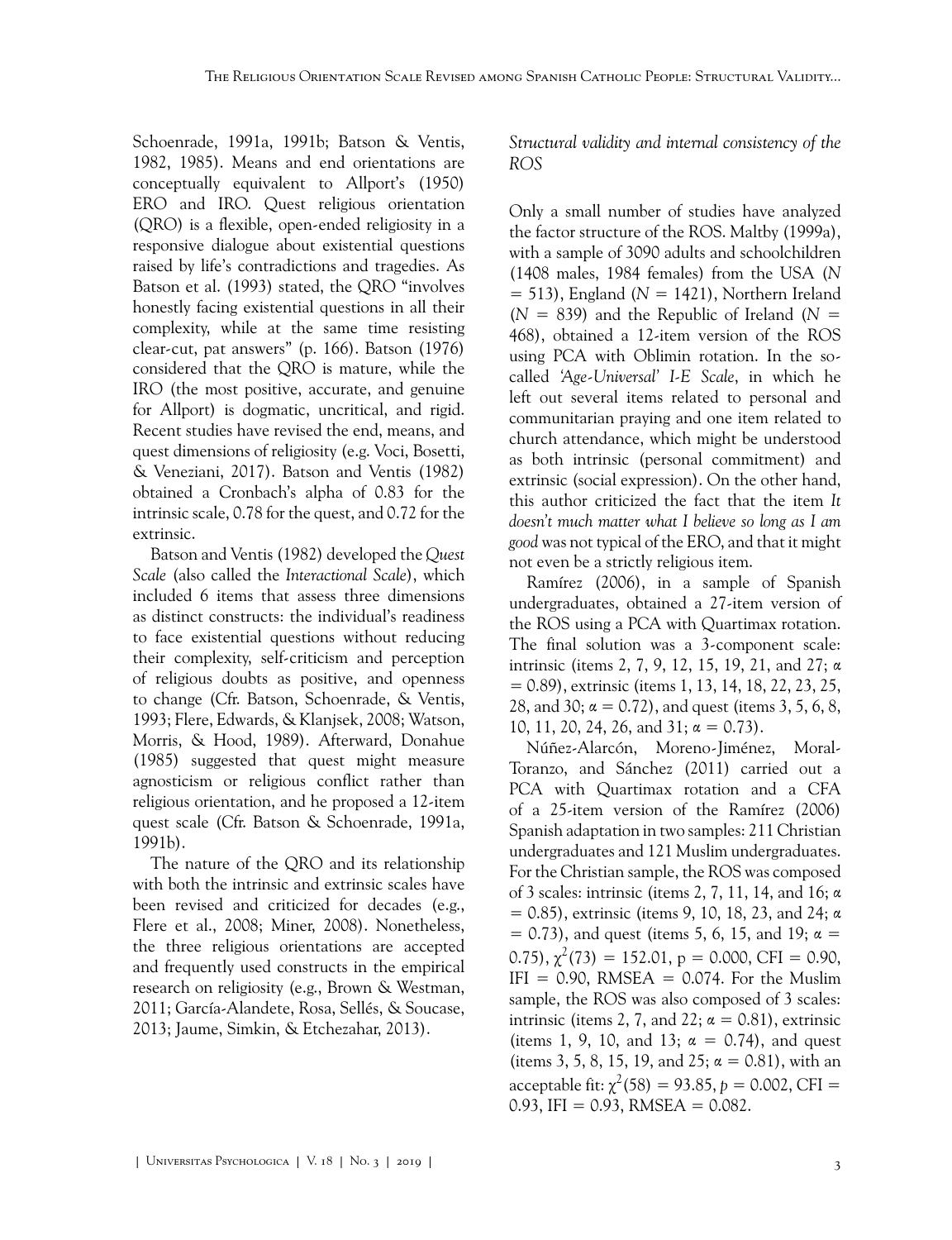[Ramírez \(2006\)](#page-10-5) and [Núñez-Alarcón et al.](#page-10-6) [\(2011\)](#page-10-6) performed a CFA with the same sample with which carried out an exploratory procedure. As it is known, it is not a good methodological practice (e.g., [Browne & Cudeck, 1993\)](#page-8-10).

[Khodadady and Golparvar \(2011\)](#page-9-5) explored the factorial structure of the ROS using a version that included the 20-item scale developed by [Allport and Ross \(1967\)](#page-7-0), and another item added by [Feagin \(1964\)](#page-8-11), in 329 Iranian undergraduates. These authors employed Maximum Likelihood, Principal Axis Factoring, and PCA, and they extracted four factors, challenging the [Allport](#page-7-0) [and Ross \(1967\)](#page-7-0) distinction of two factors.

#### *The current study*

The aim of the present study was twofold: First, to analyze the factorial structure of the ROS using a Spanish translation ([Ramírez, 2006](#page-10-5)); second, to estimate the internal consistency of the ROS among Spanish Catholic people.

## **Method**

#### *Participants*

Participants were 529 Spanish undergraduates (367 women, 69.40%, and 162 men, 30.60%) aged between 18 and 55 years, *M* = 21.55, *SD* = 4.39, recruited from different faculties in a private Spanish university: Physical Therapy (*n* = 125, 23.63%), Social Education (*n* = 101, 19.10%), Occupational Therapy ( $n = 85$ , 16.07%), Psychology (*n* = 80, 15.12%), Law Sciences  $(n = 49, 9.26\%)$ , Speech Therapy (*n* = 46, 8.70%), Podiatry (*n* = 26, 4.91%) and Educational Sciences  $(n = 17, 3.21\%).$ Most of the participants were unmarried (*n*  $= 506, 95.65\%$ , followed by those who was married or lived with a common-law partner  $(n = 22, 4.16\%)$ , and by divorced  $(n = 1,$ 0.19%). All participants reported to be Catholics and believers. Participation was voluntary and participants did not receive any compensation for their contribution.

#### *Instrument*

*Religious Orientation Scale* (ROS) [\(Batson &](#page-8-1) [Ventis, 1982](#page-8-1)). We used the [Ramírez \(2006\)](#page-10-5) Spanish translation, a 31-item scale (ROS-31 henceforth): 8 for the intrinsic scale, 11 for the extrinsic, and 12 for the questionnaire, which is responded to on a Likert-type scale  $(1 =$ Strongly disagree; 9 = Strongly agree). [Ramírez](#page-10-5) [\(2006\)](#page-10-5) obtained Cronbach's alphas of 0.89, 0.73, and 0.72, respectively. In the current study, the internal consistency was very good for the intrinsic scale,  $\alpha = 0.94$ , good for the quest,  $\alpha =$ 0.83, and acceptable for the extrinsic,  $\alpha = 0.77$ .

#### *Procedure*

Participants were recruited in a Spanish university, and they were asked for their informed consent and filled out a protocol that included the Spanish adaptation of the ROS-31 ([Ramírez, 2006\)](#page-10-5), under the supervision of the authors. Anonymity was guaranteed, doubts were resolved, and the need to give honest answers was highlighted, in order to maximize the validity of the information. The average time to fill out the protocol was 30 minutes.

#### *Data analyses*

A Confirmatory Factor Analysis (CFA) of the ROS-31 was performed. Because the model showed an inadequate fit, a Principal Component Analysis (PCA) extraction method and Equamax rotation method were carried out in the randomly selected 50% of the sample ([Browne & Cudeck,](#page-8-10) [1993\)](#page-8-10). In addition to both the Kaiser-Mayer-Olkin measure and Bartlett's sphericity test, the following criteria were taken into account: (1) the component loading of the items should be  $\geq$ 0.40; (2) the items which loaded  $\geq$  0.40 in two or more components would be removed; (3) the component in which at least 3 items did not load  $\geq$  0.40 would be dismissed.

Then, a CFA of the final solution was carried out in the other 50% of the sample. Because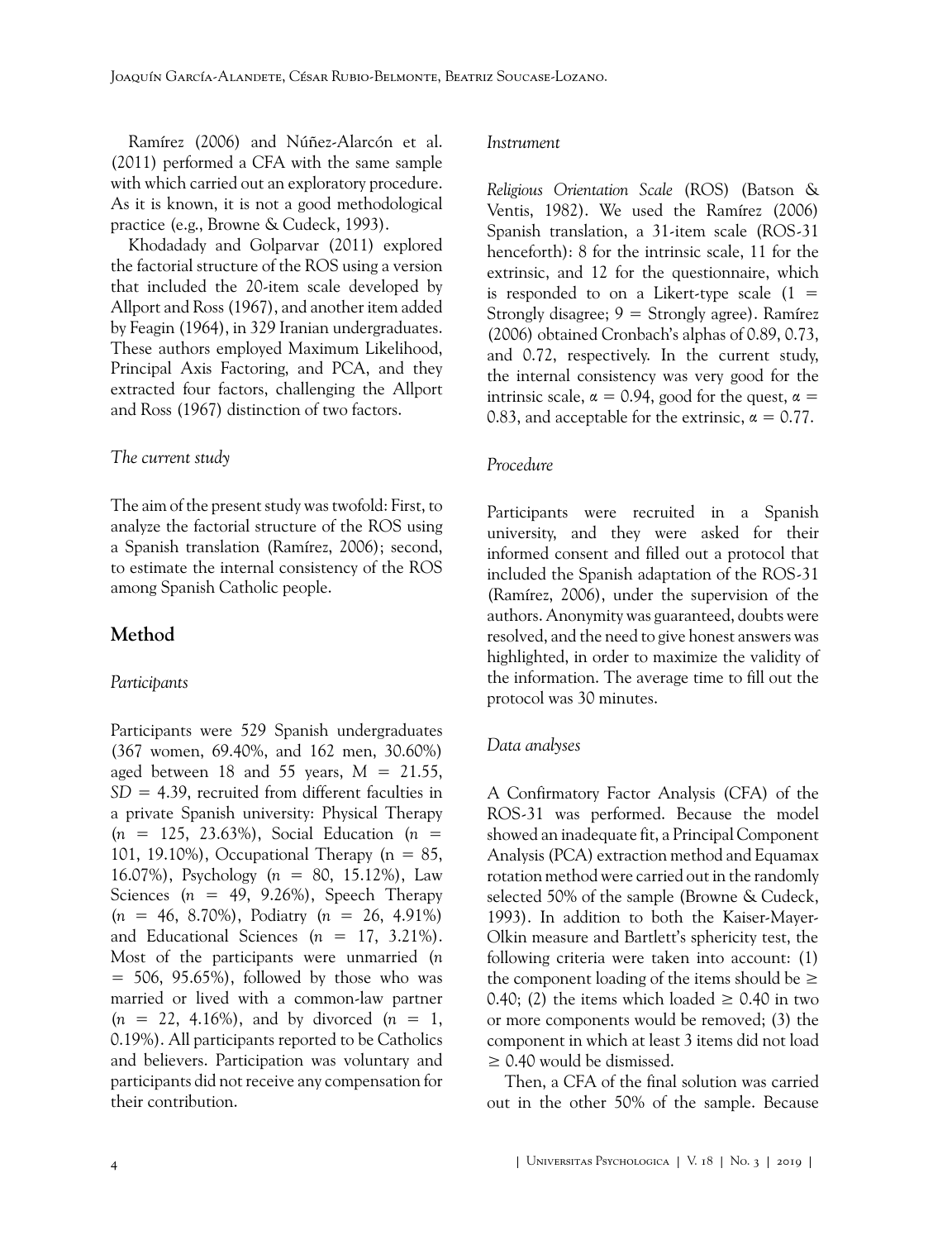it was not possible to assume multivariate normality, robust estimation was used [\(Satorra](#page-11-4) [& Bentler, 2001](#page-11-4)). Fit indices included the Comparative Fit Index (CFI) and Tucker-Lewis Index (TLI) (a score between 0.90 and 0.95 indicates reasonable model fit), and Root Mean Square Error of Approximation (RMSEA) (a score lower than 0.050 is optimal, a score between 0.050 and 0.080 suggests an acceptable fit, a score between 0.080 and 0.10 suggests a mediocre fit, and a score higher than 0.10 indicates an unacceptable fit) (e.g., [Hair,](#page-9-6) [Anderson, Tatham, & Black, 2006\)](#page-9-6).

The reliability of the obtained model for the ROS was analyzed by estimating the Cronbach's alpha. A reliability index  $\geq$  0.70, 0.80, or 0.90 can be interpreted as acceptable, good, or excellent, respectively. Also, following the suggestions of experts (e.g., [Brown, 2015\)](#page-8-12), the Composite Reliability (CR) was calculated for each scale of the obtained model for the ROS.

For the PCA, descriptive statistics, correlations, and estimation of the internal consistency, the SPSS Statistics 22.0 program for Windows ([IBM, 2013\)](#page-9-7) was used. Interpretation of effect sizes for *r* was based on [Cohen \(1988\).](#page-8-13) For the CFA, the EQS 6.1 for Windows ([Bentler,](#page-8-14) [2006\)](#page-8-14) was used.

## **Results**

*Descriptive statistics and Confirmatory Factor Analysis of the ROS-31*

Descriptive statistics of the ROS-31 items are shown in [Table 1](#page-4-0). A CFA showed an inadequate fit of this model:  $SB\chi^2$  <sub>(434)</sub> = 2221.85, *p* < 0.01,  $CFI = 0.75$ , TLI = 0.75, RMSEA = 0.088 (90 %) CI [0.085, 0.092]).

## <span id="page-4-0"></span>Table 1

*Means and standard deviations of the ROS-31 items*

| Item  | <b>Statement</b>                                                                                                                     | M    | SD   |  |  |  |
|-------|--------------------------------------------------------------------------------------------------------------------------------------|------|------|--|--|--|
| 1(E)  | The primary purpose of prayer is to gain relief and protection.                                                                      |      |      |  |  |  |
| 2(I)  | It is important for me to spend periods in private religious thought and meditation.                                                 |      |      |  |  |  |
| 3(Q)  | As I grow and change, I expect my religion also to grow and change.                                                                  |      |      |  |  |  |
| 4(E)  | Although I believe in my religion. I feel there are many more important things in my life.                                           |      |      |  |  |  |
| 5(Q)  | I am constantly questioning my religious beliefs.                                                                                    |      |      |  |  |  |
| 6(Q)  | It might be said that I value my religious doubts and uncertainties.                                                                 | 3.94 | 2.56 |  |  |  |
| 7(    | If not prevented by unavoidable circumstances, I attend church.                                                                      |      |      |  |  |  |
| S(Q)  | I was not very interested in religion until I began to ask questions about the meaning and<br>purpose of my life.                    |      |      |  |  |  |
| 9(1)  | I try hard to carry my religion over into all my other dealings in life.                                                             |      |      |  |  |  |
| 10(E) | It doesn't matter so much what I believe so long as I lead a moral life.                                                             | 5.57 | 2.79 |  |  |  |
| 11(Q) | For me, doubting is an important part of what it means to be religious.                                                              |      |      |  |  |  |
| 12(I) | The prayers I say when I am alone, carry as much meaning and personal emotion as those<br>said by me during services.                | 3.19 | 2.68 |  |  |  |
| 13(E) | The church is most important as a place to formulate good social relationships.                                                      |      | 2.40 |  |  |  |
| 14(E) | What religion offers me most is comfort when sorrows and misfortune strike.                                                          | 3.70 | 2.63 |  |  |  |
| 15(I) | Quite often I have been keenly aware of the presence of God or the Divine Being.                                                     | 3.33 | 2.60 |  |  |  |
| 16(0) | I do not expect my religious convictions to change in the next few years.                                                            | 5.63 | 2.44 |  |  |  |
| 17(Q) | I find religious doubts upsetting.                                                                                                   | 3.22 | 1.99 |  |  |  |
| 18(E) | I pray mainly because I have been taught to pray.                                                                                    | 2.64 | 2.27 |  |  |  |
| 19(1) | I read literature about my faith (or church).                                                                                        | 2.28 | 2.02 |  |  |  |
| 20(Q) | I have been driven to ask religious questions out of a growing awareness of the tensions<br>in my world and my relation to my world. | 3.57 | 2.66 |  |  |  |
| 21(I) | My religious beliefs are what really lie behind my whole approach to life.                                                           | 3.15 | 2.64 |  |  |  |
| 22(E) | Although I am a religious person, I refuse to let religious considerations influence my<br>everyday affairs.                         | 3.65 | 2.70 |  |  |  |
| 23(E) | A primary reason for my interest in religion is that my church is a congenial social<br>activity.                                    | 2.53 | 2.00 |  |  |  |
| 24(0) | My life experiences have led me to rethink my religious convictions.                                                                 | 3.84 | 2.73 |  |  |  |
| 25(E) | Occasionally I find it necessary to compromise my religious beliefs in order to protect<br>my social and economic well-being.        | 2.58 | 2.02 |  |  |  |
| 26(Q) | There are many religious issues on which my views are still changing.                                                                | 3.82 | 2.62 |  |  |  |
| 27(1) | Religion is especially important to me because it answers many questions about the<br>meaning of life.                               | 3.40 | 2.64 |  |  |  |
| 28(E) | One reason for my being a church member is that such membership helps to establish a<br>person in the community.                     | 2.14 | 1.79 |  |  |  |
| 29(0) | I have not yet arrived to what I consider to be the truth about religion.                                                            | 4.66 | 2.42 |  |  |  |
| 30(E) | The purpose of prayer is to secure a happy and peaceful life.                                                                        | 3.47 | 2.47 |  |  |  |
| 31(Q) | Questions are far more central to my religious experience than are answers.                                                          | 4.04 | 2.63 |  |  |  |

Note.In parenthesis, the religious orientation:  $(E)$  = Extrinsic;  $(I)$  = Intrinsic;  $(Q)$  = Quest.

*Principal Component Analysis of the ROS-31*

A PCA extraction method with Equamax rotation method was performed on the ROS-31 [\(Table 2](#page-5-0)) with the randomized 50% of the sample (*N* = 264; 194 women, 73.5%, and 70 men;  $M_{\text{age}} = 22.34$ ,  $SD = 5.78$ ). The final solution showed a three-component model: Component l was composed by 8 items (2, 7, 8, 9, 12, 19, 21, and 27; 25.86% of the variance); component 2 comprised 7 items (5, 6, 11, 20, 24, 26, and 31; 16.83% of the variance); component 3 included 6 items (14, 22, 23, 25, 28, and 30; 13.42% of the variance). These components were called Intrinsic Religious Orientation (IRO), Quest Religious Orientation (QRO), and Extrinsic Religious Orientation (ERO), respectively. These components showed positive correlationships with an intermediate effect size ([Cohen, 1988\)](#page-8-13):  $r$  (IRO-ERO) = 0.46,  $r$  (IRO-QRO) = 0.39, and  $r$  $_{\rm (ERO-ORO)}$  = 0.48. The obtained scale was called Religious Orientation Scale-21 Items (ROS-21).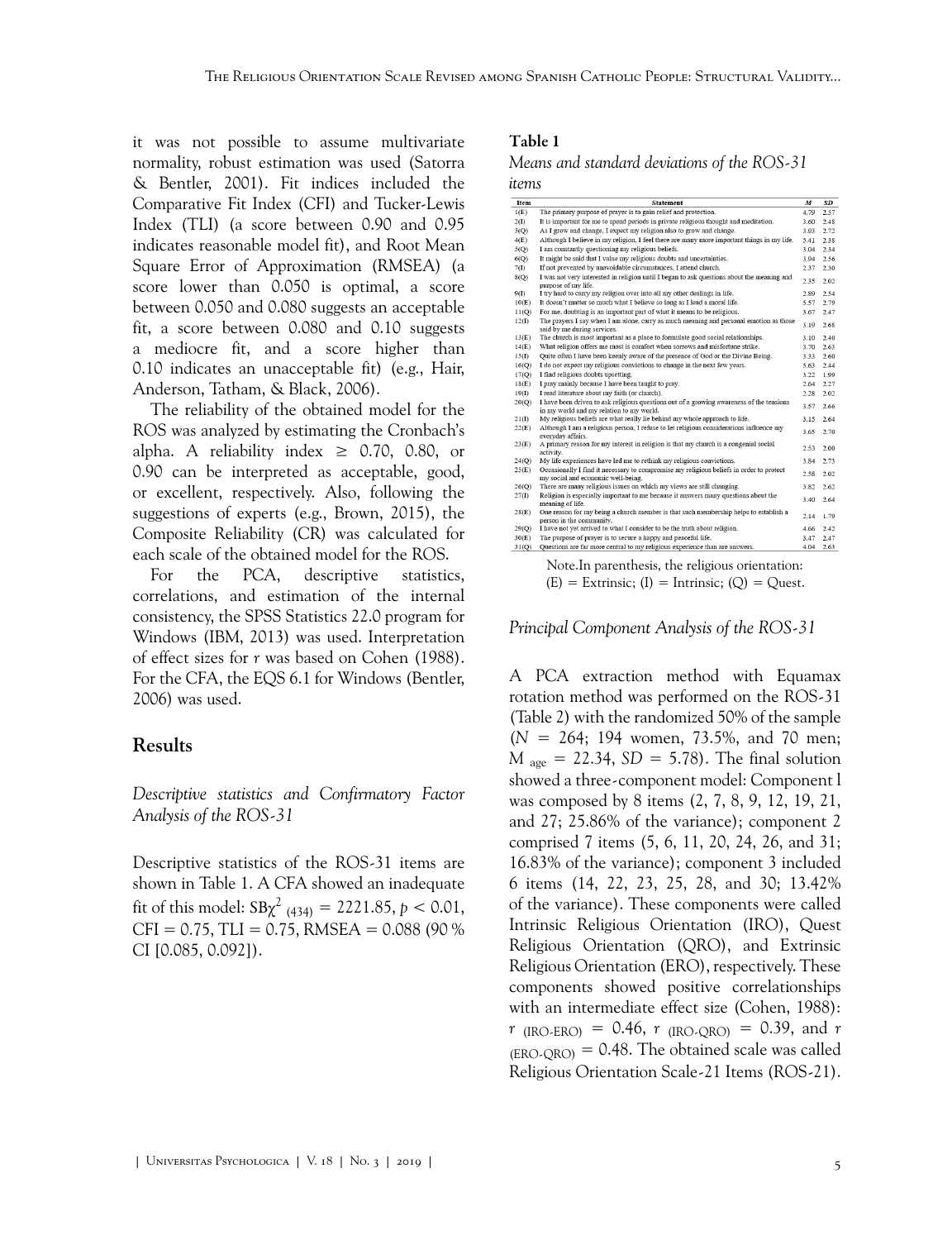<span id="page-5-0"></span>Table 2 *Principal Component Analysis of the ROS-31*

| Item             | <b>Statement</b>                                                                                                                    | PCA steps                  |                |              |                            |          |                            |          |         |              |
|------------------|-------------------------------------------------------------------------------------------------------------------------------------|----------------------------|----------------|--------------|----------------------------|----------|----------------------------|----------|---------|--------------|
|                  |                                                                                                                                     | 1st <sup>*</sup> Component |                |              | 2nd <sup>b</sup> Component |          | 3rd <sup>*</sup> Component |          |         |              |
|                  |                                                                                                                                     | $\mathbf{I}$               | $\overline{a}$ | $\mathbf{a}$ | $\mathbf{I}$               | ٠        | $\lambda$                  | ٠        | ٠       | $\mathbf{3}$ |
| I(E)             | The primary purpose of prayer is to gain relief and protection                                                                      | 0.172                      | 0.303          | 0.099        |                            |          |                            |          |         |              |
| 2(1)             | It is important for me to spend periods in private religious thought and meditation                                                 | 0.775                      | 0.328          | 0.063        | 0.805                      | 0.252    | 0.111                      | 0.807    | 0.244   | 0.105        |
| 3(0)             | As I grow and change. I expect my religion also to grow and change                                                                  | 0.508                      | 0.490          | 0.185        |                            |          |                            |          |         |              |
| 4(E)             | Although I believe in my religion, I feel there are many more important things in my life                                           | $-0.162$                   | 0.161          | 0.298        |                            |          |                            |          |         |              |
| 5(0)             | I am constantly questioning my religious beliefs                                                                                    | 0.061                      | 0.689          | 0.086        | $-0.03$                    | 0.712    | 0.075                      | 001      | 0.729   | 0.069        |
| 6(O)             | It might be said that I value my religious doubts and uncertainties                                                                 | 0.254                      | 0.703          | $-0.011$     | 0.315                      | 0.699    | $-0.032$                   | 0.313    | 0.703   | $-0.049$     |
| 7(T)             | If not reevented by unavoidable circumstances. I attend church                                                                      | 0.800                      | -0.007         | 0.160        | 0.79                       | 0.07     | 0.192                      | 0.793    | 0.082   | 0.194        |
| 8(O)             | I was not very interested in religion until I began to ask questions about the meaning and<br>purpose of my life                    | 0.450                      | 0.304          | 0.178        | 0.473                      | 0.281    | 0.188                      | 0.488    | 0.266   | 0.198        |
| 9(1)             | I try hard to carry my religion over into all my other dealings in life                                                             | 0.850                      | 0.166          | 0.038        | 0.895                      | 0.095    | 0.094                      | 0.902    | 0.082   | 0.096        |
| 10(E)            | It doesn't matter so much what I believe so long as I lead a moral life                                                             | 0.518                      | 0.381          | 0.046        | $-0.475$                   | 0.445    | $-0.051$                   |          |         |              |
| 11(0)            | For me, doubting is an important part of what it means to be religious                                                              | 0.242                      | 0.641          | 0.119        | 0.281                      | 0.629    | 0.13                       | 0.279    | 0.642   | 0.124        |
| 12(D)            | The prayers I say when I am alone, carry as much meaning and personal emotion as those<br>said by me during services.               | 0.620                      | 0.177          | 0.336        | 0.622                      | 0.132    | 0.369                      | 0.626    | 0.127   | 0.366        |
| 13(E)            | The church is most important as a place to formulate good social relationships                                                      | 0.538                      | 0.070          | 0.431        |                            |          |                            |          |         |              |
| 14(E)            | What religion offers me most is comfort when sorrows and misfortune strike                                                          | 0.301                      | 0.265          | 0.611        | 0.283                      | 0.257    | 0.623                      | 0.289    | 0.252   | 0.617        |
| 15CD             | Quite often I have been keenly aware of the presence of God or the Divine Being                                                     | 0.764                      | 0.094          | 0.372        | 0.752                      | 0.048    | 0.415                      |          |         |              |
| 16(0)            | I do not expect my religious convictions to change in the next few years.                                                           | 0.089                      | 0.110          | 0.136        |                            |          |                            |          |         |              |
| 17(Q)            | I find religious doubts upsetting                                                                                                   | 0.282                      | 0.235          | 0.213        |                            |          |                            |          |         |              |
| 18(E)            | I pray mainly because I have been taught to pray                                                                                    | 0.709                      | 0.042          | 0.401        |                            |          |                            |          |         |              |
| 1900             | I read literature about my faith (or church)                                                                                        | 0.678                      | 0.242          | $-0.120$     | 0.721                      | 0.171    | 0.084                      | 0.73     | 0.157   | $-0.078$     |
| 20(Q)            | I have been driven to ask religious questions out of a prowing awareness of the tensions in<br>my world and my relation to my world | 0.360                      | 0.566          | 0.187        | 0.378                      | 0.55     | 0.212                      | 0.389    | 0.54    | 0.211        |
| 21 <sup>th</sup> | My religious beliefs are what really lie behind my whole approach to life                                                           | 0.811                      | 0.224          | 0.116        | 0.829                      | 0.161    | 0.16                       | 0.834    | 0.147   | 0.157        |
| 22(E)            | Although I am a religious person. I refuse to let religious considerations influence my eye-<br>ryday affairs                       | $-0.187$                   | 0.191          | 0.646        | $-0.2$                     | 0.239    | 0.632                      | $-0.205$ | 0.255   | 0.619        |
| 23(E)            | A primary reason for my interest in religion is that my church is a congenial social activity                                       | 0.227                      | 0.005          | 0.760        | 0.152                      | 0.045    | 0.787                      | 0.155    | 0.047   | 0.787        |
| 24(0)            | My life experiences have led me to rethink my religious convictions                                                                 | 0.145                      | 0.620          | 0.183        | 0.182                      | 0.609    | 0.183                      | 0.187    | 0.609   | 0.175        |
| 2S(E)            | Occasionally. I find it necessary to compromise my religious beliefs in order to protect my<br>social and economic well-being       | 0.003                      | 0.313          | 0.491        | $-0.007$                   | 0.351    | 0.503                      | $-0.009$ | 0.366   | 0.502        |
| 26(Q)            | There are many religious issues on which my views are still changing                                                                | $-0.017$                   | 0.641          | 0.284        | 0.039                      | 0.659    | 0.228                      | 0.043    | 0.662   | 0.217        |
| 2700             | Religion is especially important to me because it answers many questions about the mean-<br>ing of life                             | 0.839                      | 0.117          | 0.314        | 0.83                       | 0.062    | 0.371                      | 0.827    | 0.064   | 0.368        |
| 28(E)            | One reason for my being a church member is that such membership helps to establish a<br>person in the community                     | 0.388                      | $-0.080$       | 0.589        | 0.329                      | $-0.088$ | 0.636                      | 0.339    | $-0.09$ | 0.652        |
| 29(O)            | I have not vet arrived to what I consider to be the truth about religion.                                                           | $-0.261$                   | 0.226          | 0.137        |                            |          |                            |          |         |              |
| 30(E)            | The purpose of praver is to secure a happy and peaceful life                                                                        | 0.401                      | 0.224          | 0.383        | 0.374                      | 0.188    | 0.42                       | 0.378    | 0.189   | 0.422        |
| 31(Q)            | Questions are far more central to my religious experience than are anywers                                                          | $-0.210$                   | 0.661          | 0.249        | $-0.158$                   | 0.682    | 0.197                      | $-0153$  | 0.692   | 0.194        |

Note.Extraction method: Principal Component Analysis. Rotation method: Equamax with Kaiser normalization.  $EV =$  Explained variance. In parenthesis, the religious orientation:  $(E) =$  Extrinsic;  $(I) =$  Intrinsic;  $(Q) = Q$ uest. <sup>a</sup> Rotation converged in 11 iterations.  $\frac{b}{c}$  Rotation converged in 7

iterations. <sup>c</sup> Rotation converged in 7 i iterations.

*Confirmatory Factor Analysis of the ROS-21*

A CFA carried out with the other 50% of the sample (*N* = 265; 173 women, 65.3%, and 92 men; *M* age = 20.76, *SD* = 2.01) showed an adequate fit of the obtained model,  $\text{SB}\chi^2$  $(186)$  = 352.45,  $p < 0.01$ , CFI = 0.93, IFI = 0.93, RMSEA =  $0.059$  (CI 90% [0.049, 0.067]). All the parameters of the standardized equation showed acceptable values,  $p < 0.05$  ([Figure 1](#page-5-1)).

#### <span id="page-5-1"></span>*Figure 1*





*Note.* Values at the top of each rectangle are  $\text{R}^2$ ; values at the left of each rectangle are errors

#### *Reliability of the ROS-21*

The IRO scale showed an excellent Cronbach's alpha,  $\alpha = 0.92$ , the QRO showed a good Cronbach's alpha,  $\alpha = 0.82$ , and the ERO showed an acceptable Cronbach's alpha,  $\alpha = 0.72$ . The right internal consistency of these scales was confirmed with the CR, which was 0.88 for the IRO scale, 0.76 for the QRO scale, and 0.76 for the ERO scale. Given that the minimum value considering suitable for CR is 0.70 ([Hair,](#page-9-8) [Hult, Ringle, & Sarstedt, 2017\)](#page-9-8), the values found for each ROS-21 scale reflected an appropriate accuracy of these measures.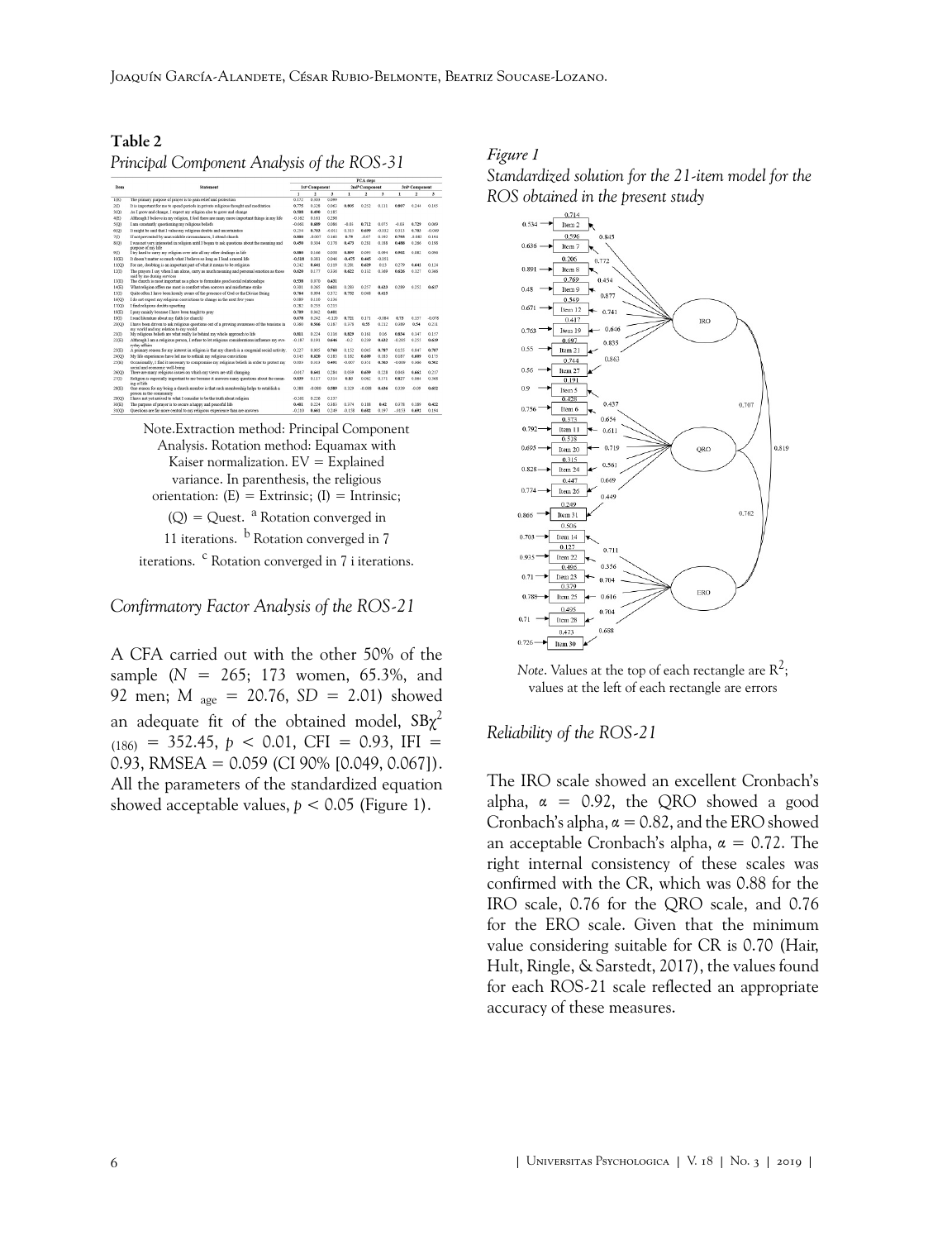## **Discussion**

The present study aimed to analyze the structural validity and internal consistency of the *Religious Orientation Scales* [\(Batson & Ventis, 1982\)](#page-8-1) among Spanish Catholic people. A CFA showed a poor fit of the 31-item ROS model [\(Ramírez,](#page-10-5) [2006\)](#page-10-5). Thus, a PCA with Equamax rotation method was carried out. The process resulted in a 21-item three correlated components model (ROS-21) with a good fit and internal consistency between acceptable and excellent.

#### *Structural validity of the ROS-21*

Regarding the results obtained in the present study, there are some differences with the [Batson](#page-8-1) [and Ventis \(1982\)](#page-8-1) model: item 15, which was included by [Batson and Ventis \(1982\)](#page-8-1) in the intrinsic scale, was discarded in the present study; items 3, 29, 16, and 17, which were included by [Batson and Ventis \(1982\)](#page-8-1) in the quest scale, were discarded in the present study; items 1, 4, 10, 13, and 18, which were included by [Batson and Ventis \(1982\)](#page-8-1) in the extrinsic scale, were discarded in the present study; item 8, which was included by [Batson and Ventis](#page-8-1) [\(1982\)](#page-8-1) in the quest scale, was included in the intrinsic scale in the present study, probably because that item refers to meaning in life, which is significantly related to intrinsic religiosity (e.g., [García-Alandete et al., 2013\)](#page-9-3). In summary, concerning the [Batson and Ventis \(1982\)](#page-8-1) model, all the three scales were reduced (especially both the quest and extrinsic ones), and the intrinsic scale included the item 8, in which religiosity is related to meaning in life.

Both the extrinsic and quest scales obtained in the present study were one-dimensional, rather than two-dimensional and three-dimensional, respectively, in contrast to other studies (e.g., [Altemeyer & Hunsberger, 1992](#page-7-5); [Beck &](#page-8-15) [Jessup, 2004;](#page-8-15) [Brewczynski & MacDonald, 2006;](#page-8-3) [Donahue, 1985;](#page-8-8) [Gorsuch & McPherson, 1989;](#page-9-9) [Gorsuch & Venable, 1983;](#page-9-10) [Kirkpatrick, 1989;](#page-9-11) [Leak, 2011;](#page-10-7) [Neyrinck et al., 2010\)](#page-10-2).

#### *Internal consistency of the ROS-21*

Regarding the internal consistency of the 21 item for the ROS obtained in the present study, the Cronbach's alpha was higher for the intrinsic scale but lower for the extrinsic scale than in [Allport and Ross \(1967\).](#page-7-0) Likewise, the Cronbach's alpha was higher for both the intrinsic and quest scales than it was in [Batson](#page-8-1) [and Ventis \(1982\),](#page-8-1) and equal for the extrinsic scale. These data agree with previous studies (e.g., [Batson & Schoenrade, 1991b](#page-8-5); [Darvyri et](#page-8-4) [al., 2014;](#page-8-4) [García-Alandete & Bernabé, 2013\)](#page-8-16). Also, the CR values showed an appropriate accuracy of all the three religious orientation scales of the ROS-21.

In summary, as noted above, the 21-item model for the ROS is a scale with good structural validity and internal consistency.

## *Limitations of the present study and suggestions for future research*

Some limitations of this study should be pointed out. First, the sample was only composed of undergraduates, most of them young people. Future studies should consider more representative samples of the general population. Second, the sample was composed exclusively of Catholic people; it would be important to use more heterogeneous samples, in terms of belonging to different religious identities (Muslims, Buddhists, Christians, others) (e.g., [Johnstone et al., 2012](#page-9-12)), and a crosscultural perspective (e.g., [Ghorbani, Watson,](#page-9-13) [Gharamaleki, Morris, & Hood, 2002](#page-9-13)). Likewise, to use a larger sample would allow to carry out multi-group confirmatory factor analysis (e.g., men and women, age subsamples).

It is necessary to further examine the construct validity and reliability of the ROS (e.g., [Beck,](#page-8-17) [Baker, Robbins, & Dow, 2001](#page-8-17); [Beck & Jessup,](#page-8-15) [2004;](#page-8-15) [Donahue, 1985\)](#page-8-8), in order to consider the idiosyncrasies of different religions and sociocultural contexts in the assessment of religious orientations (e.g., [Flere et al., 2008;](#page-8-7) [Flere & Lavrič, 2008\)](#page-8-18). It is also important to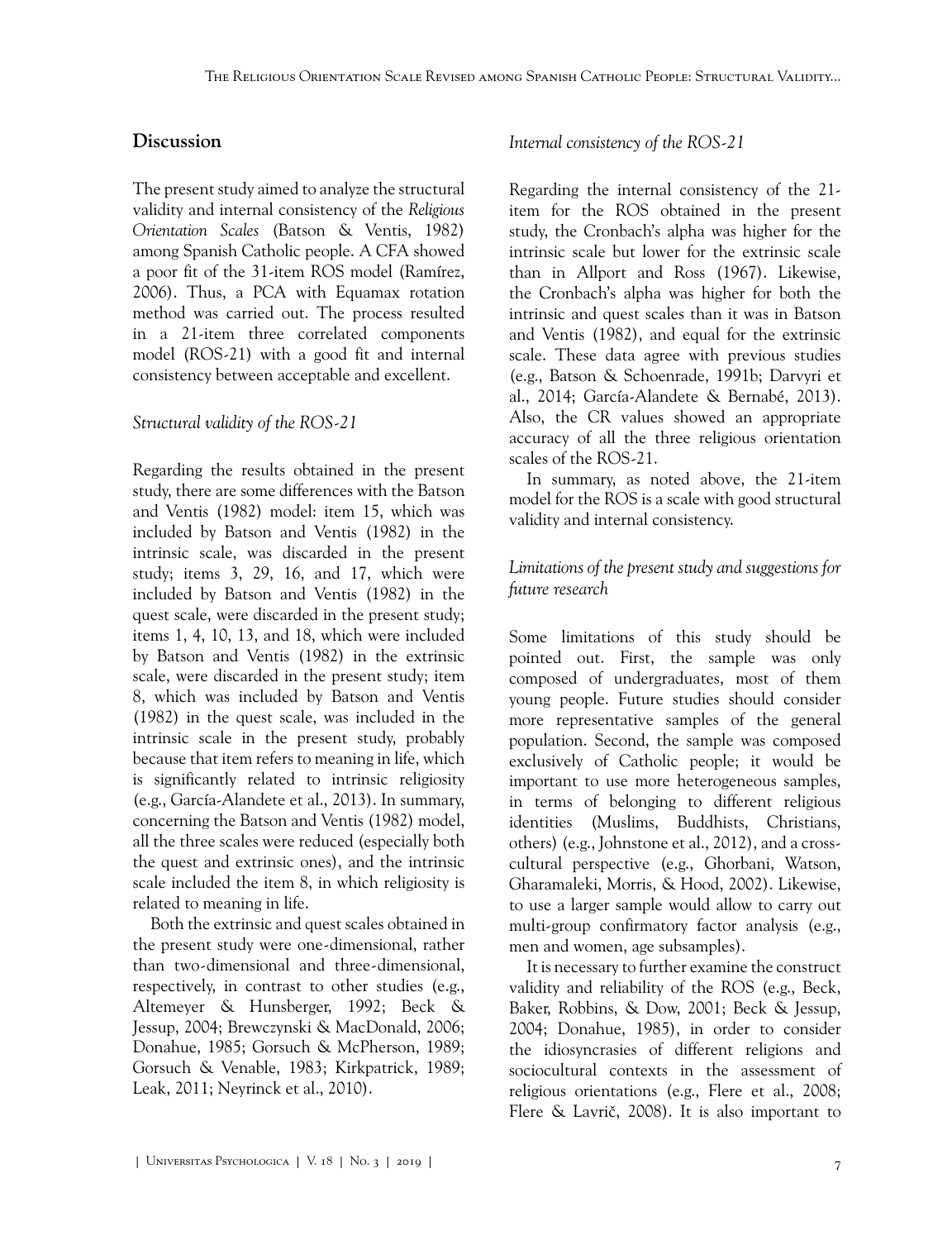analyze the relationships between the religious orientations and other variables, such as the empathy and social desirability [\(Watson, Hood,](#page-11-5) [Morris, & Hall, 1984](#page-11-5)), type of religious internalization [\(Ryan, Rigby, & King, 1993\)](#page-10-8) or religious denomination ([Maltby & Lewis, 1996\)](#page-10-9), the field dependence/independence cognitive style [\(Barrett, Patock-Peckham, Hutchinson, &](#page-7-6) [Nagoshi, 2005](#page-7-6)), rigidity ([Maltby, 1998](#page-10-10)) and other personality variables [\(Maltby, 1999b\)](#page-10-11) emotional intelligence [\(Liu, 2010\)](#page-10-12) and self-determination ([Neyrinck et al., 2010\)](#page-10-2) among others, as well as the differences between the various religions (which might condition the meaning and comprehension of the items). More conservative and authoritarian religions, such as Islam, especially its more radical forms, might negatively influence the QRO and positively influence both the IRO and the ERO. By contrast, religions that recognize freedom of conscience and a more personalized religiosity, such as Lutheranism or Buddhism, might positively influence the QRO. In addition, the process of secularization and other cultural characteristics might also positively influence the QRO (in addition to atheism and religious indifference, of course; Cfr. [Watson, Morris, & Hood, 1992](#page-11-6)), among others (Cfr. [Kristensen, Pedersen, & Williams, 2002](#page-10-13); [Miner, 2008\)](#page-10-3).

Finally, it seems to be particularly important to analyze whether the Quest orientation is a mature form of religiosity ([Batson & Ventis,](#page-8-1) [1982\)](#page-8-1), an expression of agnosticism [\(Beck &](#page-8-15) [Jessup, 2004;](#page-8-15) [Donahue, 1985\)](#page-8-8), or a transitional form of religiosity related to doubt and the search for one's personal identity in early adulthood (e.g. [Donahue, 1985;](#page-8-8) [Klaassen & McDonald, 2002](#page-9-14); [Kojetin, McIntosh, Bridges, & Spilka, 1987](#page-9-15); [Spilka, Kojetin, & McIntosh, 1985](#page-11-7)). It might also be important to clarify its relationships with Intrinsic and Extrinsic religious orientations.

## **Conclusions**

The present study analyzed the structure of [Batson and Ventis \(1982\)](#page-8-1) *Religious Orientation Scale* (ROS) in a sample of Spanish Catholic

people, obtaining a 21-item three-component (intrinsic, extrinsic, and quest scales) using both exploratory and confirmatory procedures. That model showed a reasonable adjustment, and the three scales showed an internal consistency between acceptable and good. However, further studies are necessary to clarify the nature of the religious orientations and their relationship, also to consider the idiosyncrasies of different religions and sociocultural contexts in the assessment of religious orientations.

# **References**

- <span id="page-7-2"></span>Allen, R. O., & Spilka, B. (1967). Committed and Consensual Religion: A Specification of Religion-Prejudice Relationships. *Journal for the Scientific Study of Religion*, *6*(2), 191-206. <https://doi.org/10.2307/1384046>
- <span id="page-7-1"></span>Allport, G. W. (1950). *The individual and his religion*. New York, NY: MacMillan.
- <span id="page-7-0"></span>Allport, G. W., & Ross, J. M. (1967). Personal religious orientation and prejudice. *Journal of Personality and Social Psychology*, *5*(4), 432-443.<https://doi.org/10.1037/h0021212>
- <span id="page-7-5"></span>Altemeyer, B., & Hunsberger, B. (1992). Authoritarianism, Religious Fundamentalism, Quest, and Prejudice. *The International Journal for the Psychology of Religion*, *2*(2), 113-133. [https://doi.org/10.1](https://doi.org/10.1207/s15327582ijpr0202_5) [207/s15327582ijpr0202\\_5](https://doi.org/10.1207/s15327582ijpr0202_5)
- <span id="page-7-6"></span>Barrett, D. W., Patock-Peckham, J. A., Hutchinson, G. T., & Nagoshi, C. T. (2005). Cognitive motivation and religious orientation. *Personality and Individual Differences*, *38*(2), 461-474. [https://doi.org/](https://doi.org/10.1016/j.paid.2004.05.004) [10.1016/j.paid.2004.05.004](https://doi.org/10.1016/j.paid.2004.05.004)
- <span id="page-7-3"></span>Batson, C. D. (1976). Religion as prosocial: Agent or double agent? *Journal for the Scientific Study of Religion*, *15*(1), 29-45. [htt](https://doi.org/10.2307/1384312) [ps://doi.org/10.2307/1384312](https://doi.org/10.2307/1384312)
- <span id="page-7-4"></span>Batson, C. D., & Schoenrade, P. A. (1991a). Measuring Religion as Quest: 1) Validity Concerns. *Journal for the Scientific Study of Religion*, *30*(4), 416-429. [https://doi.org/10.](https://doi.org/10.2307/1387277) [2307/1387277](https://doi.org/10.2307/1387277)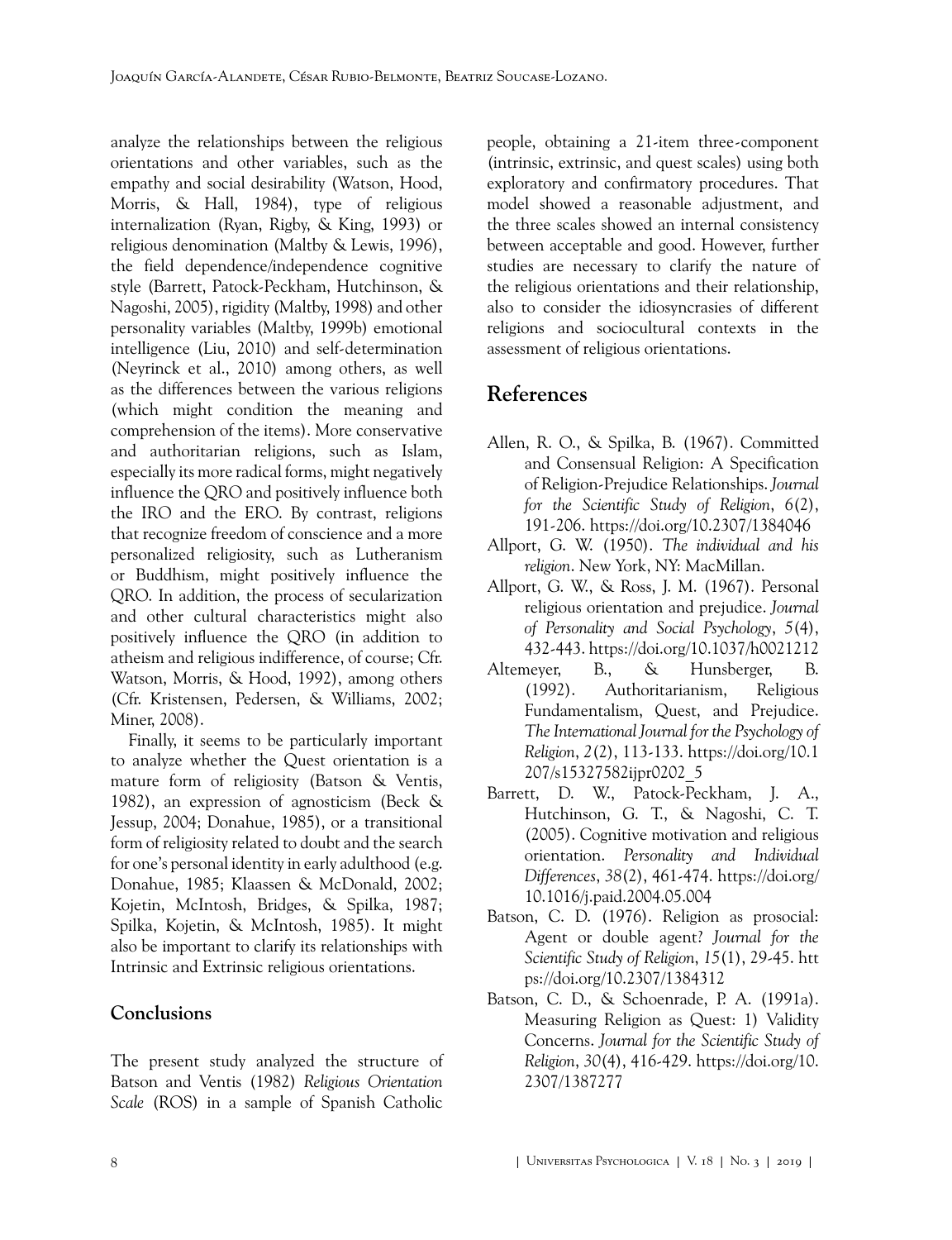- <span id="page-8-5"></span>Batson, C. D., & Schoenrade, P. A. (1991b). Measuring Religion as Quest: 2) Reliability Concerns. *Journal for the Scientific Study of Religion*, *30*(4), 430-447. [https://doi.org/10.](https://doi.org/10.2307/1387278) [2307/1387278](https://doi.org/10.2307/1387278)
- <span id="page-8-1"></span>Batson, C. D., & Ventis, W. L. (1982). *The religious experience: A social-psychological perspective*. New York, NY: Oxford University Press.
- <span id="page-8-6"></span>Batson, C. D., & Ventis, W. L. (1985). Misconception of quest: A reply to Hood and Morris. *Review of Religious Research*, *26*(4), 398-407. [https://doi.org/10.2307/35](https://doi.org/10.2307/3511053) [11053](https://doi.org/10.2307/3511053)
- <span id="page-8-2"></span>Batson, C. D., Schoenrade, P. A., & Ventis, W. L. (1993). *Religion and the individual: A social-psychological perspective*. New York, NY: Oxford University Press.
- <span id="page-8-17"></span>Beck, R., Baker, L., Robbins, M., & Dow, S. (2001). A second look at Quest motivation: Is Quest unidimensional or multidimensional? *Journal of Psychology and Theology*, *29*(2), 148-157. [https://doi.org/10](https://doi.org/10.1177/009164710102900206) [.1177/009164710102900206](https://doi.org/10.1177/009164710102900206)
- <span id="page-8-15"></span>Beck, R., & Jessup, R. K. (2004). The Multidimensional Nature of Quest Motivation. *Journal of Psychology and Theology*, *32*(4), 283-294. [https://doi.org/10](https://doi.org/10.1037/t22533-000) [.1037/t22533-000](https://doi.org/10.1037/t22533-000)
- <span id="page-8-14"></span>Bentler, P. M. (2006). *EQS (Version 6.1)* [Computer software]. Encino, CA: Multivariate Software.
- <span id="page-8-3"></span>Brewczynski, J., & MacDonald, D. A. (2006). Confirmatory Factor Analysis of the Allport and Ross Religious Orientation Scale with a Polish Sample. *The International Journal for the Psychology of Religion*, *16*(1), 63-76. [http](https://doi.org/10.1207/s15327582ijpr1601_6) [s://doi.org/10.1207/s15327582ijpr1601\\_6](https://doi.org/10.1207/s15327582ijpr1601_6)
- <span id="page-8-12"></span>Brown, T. A. (2015). *Confirmatory factor analysis for applied research*. New York, NY: Guilford Press.
- <span id="page-8-9"></span>Brown, S. R., & Westman, A. (2011). Refining Christian Religious Orientations through Cluster Analyses. *Archive for the Psychology of Religion*, *33*(2), 229-239. [https://doi.org/1](https://doi.org/10.1163/157361211X570056) [0.1163/157361211X570056](https://doi.org/10.1163/157361211X570056)
- <span id="page-8-10"></span>Browne, M. W., & Cudeck, R. (1993). Alternative ways of assessing model fit. In

K. A. Bollen & J. S. Long (Eds.), *Testing Structural Equation Models* (pp. 136-162). Newbury Parck, CA: Sage.

- <span id="page-8-13"></span>Cohen, J. (1988). *Statistical Power Analysis for the Behavioral Sciences* (2nd ed.). New York, NY: Erlbaum.
- <span id="page-8-4"></span>Darvyri, P., Galanakis, M., Avgoustidis, A. G., Pateraki1, N., Vasdekis, S., & Darviri, C. (2014). The Revised Intrinsic/Extrinsic Religious Orientation Scale in a Sample of Attica's Inhabitants. *Psychology*, *5*(13), 1557-1567. [https://doi.org/10.4236/psych.2](https://doi.org/10.4236/psych.2014.513166) [014.513166](https://doi.org/10.4236/psych.2014.513166)
- <span id="page-8-8"></span>Donahue, M. J. (1985). Intrinsic and extrinsic religiousness: review and meta-analysis. *Journal of Personality and Social Psychology*, *48*(2), 400-419. [https://doi.org/10.1037/00](https://doi.org/10.1037/0022-3514.48.2.400) [22-3514.48.2.400](https://doi.org/10.1037/0022-3514.48.2.400)
- <span id="page-8-11"></span>Feagin, J. R. (1964). Prejudice and Religious Types: A Focused Study of Southern Fundamentalists. *Journal for the Scientific Study of Religion*, *4*(1), 3-13. [https://doi.org](https://doi.org/10.2307/1385200) [/10.2307/1385200](https://doi.org/10.2307/1385200)
- <span id="page-8-18"></span>Flere, S., & Lavrič, M. (2008). Is intrinsic religious orientation a culturally specific American Protestant concept? The fusion of intrinsic and extrinsic religious orientation among non-Protestants. *European Journal of Social Psychology*, *38*(3), 521-530. [https://doi.org/](https://doi.org/10.1002/ejsp.437) [10.1002/ejsp.437](https://doi.org/10.1002/ejsp.437)
- <span id="page-8-7"></span>Flere, S., Edwards, K. J., & Klanjsek, R. (2008). Religious Orientation in Three Central European environments: Quest, Intrinsic, and Extrinsic Dimensions. *The International Journal for the Psychology of Religion*, *18*(1), 1-21. [https://doi.org/10.1080/10508610701](https://doi.org/10.1080/10508610701719280) [719280](https://doi.org/10.1080/10508610701719280)
- <span id="page-8-0"></span>Francis, L. J. (2007). Introducing the New Indices of Religious Orientation (NIRO): Conceptualization and measurement. *Mental Health, Religion and Culture*, *10*(6), 585-602. [https://doi.org/10.1080/13674670](https://doi.org/10.1080/13674670601035510) [601035510](https://doi.org/10.1080/13674670601035510)
- <span id="page-8-16"></span>García-Alandete, J., & Bernabé, G. (2013). Religious orientation and psychological well-being among Spanish undergraduates.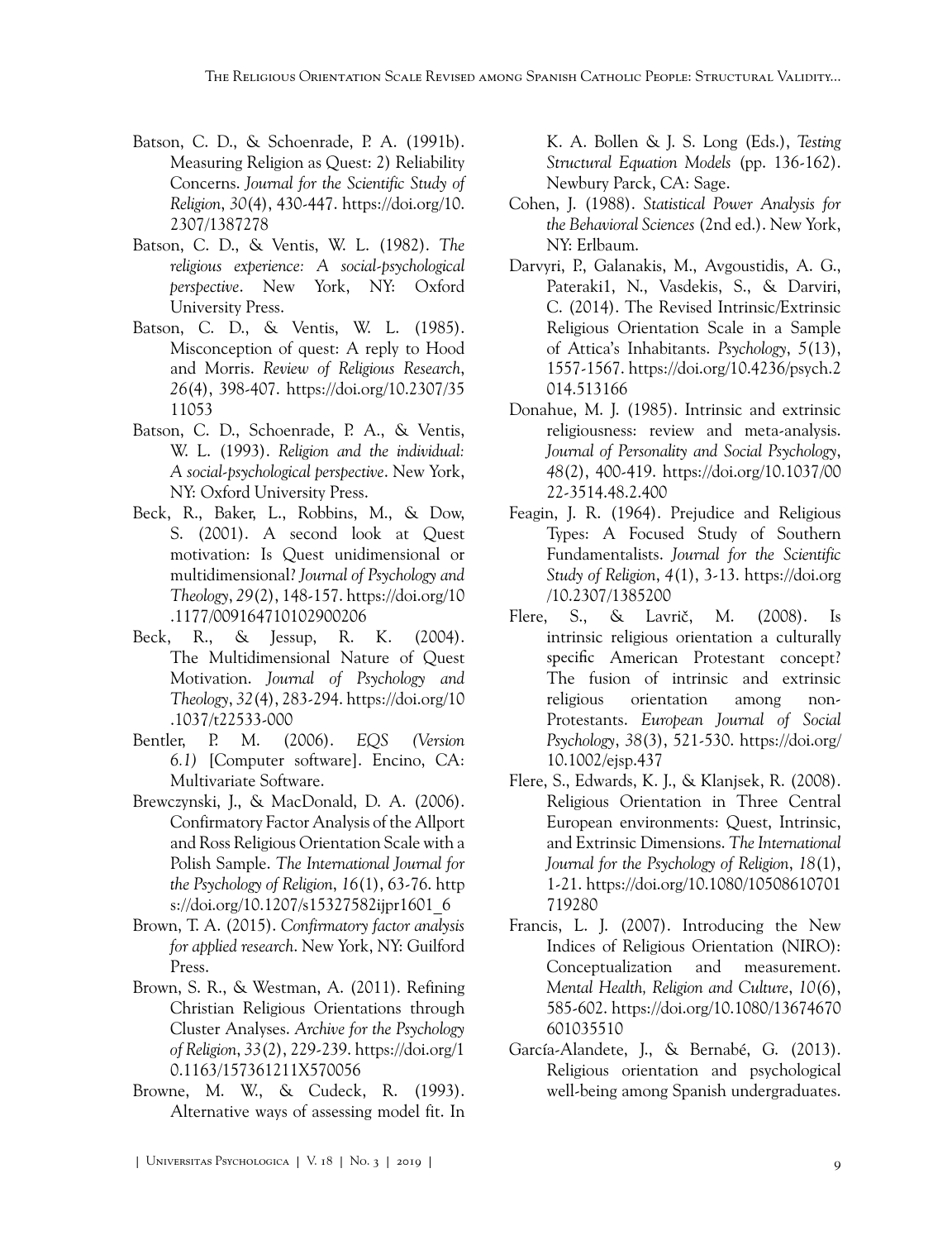*Acción Psicológica*, *10*(1), 133-148. [https://d](https://doi.org/10.5944/ap.10.1.7040) [oi.org/10.5944/ap.10.1.7040](https://doi.org/10.5944/ap.10.1.7040)

- <span id="page-9-3"></span>García-Alandete, J., Rosa, E., Sellés, P., & Soucase, B. (2013). Orientación religiosa y sentido de la vida [Religious Orientation and Meaning in Life]. *Universitas Psychologica*, *12*(2), 363-374. [https://doi.org](https://doi.org/10.11144/Javeriana.UPSY12-2.orsv) [/10.11144/Javeriana.UPSY12-2.orsv](https://doi.org/10.11144/Javeriana.UPSY12-2.orsv)
- <span id="page-9-13"></span>Ghorbani, N., Watson, P. J., Gharamaleki, A. F., Morris, R. J., & Hood, R. W. (2002). Muslim-Christian Religious Orientations Scale: Distinction, correlations, and crosscultural analysis in Iran and the United States. *The International Journal for the Psychology of Religion*, *12*(2), 69-91. [https://](https://doi.org/10.1207/S15327582IJPR1202_01) [doi.org/10.1207/S15327582IJPR1202\\_01](https://doi.org/10.1207/S15327582IJPR1202_01)
- <span id="page-9-9"></span>Gorsuch, R. L., & McPherson, S. E. (1989). Intrinsic/extrinsic measurement: I/ E revised and single-item scales. *Journal for the Scientific Study of Religion*, *28*(3), 348-354. <https://doi.org/10.2307/1386745>
- <span id="page-9-10"></span>Gorsuch, R. L., & Venable, G. D. (1983). Development of an "Age Universal" I-E Scale. *Journal for the Scientific Study of Religion*, *22*(2), 181-187. [https://doi.org/10.](https://doi.org/10.2307/1385677) [2307/1385677](https://doi.org/10.2307/1385677)
- <span id="page-9-8"></span>Hair, J. F., Hult, G. M., Ringle, C. M., & Sarstedt, M. (2017). A *primer on partial least squares structural equation modeling (PLS-SEM)* (2nd ed.). Thousand Oaks, CA: Sage Publications.
- <span id="page-9-6"></span>Hair, J. F., Anderson, R. E., Tatham, R. L., & Black, W. C. (2006). *Multivariate Data Analysis* (6th ed.). Upper Saddle River, NJ: Pearson Prentice Hall.
- <span id="page-9-1"></span>Hunt, R. A., & King, M. B. (1971). The intrinsicextrinsic concept: A review and evaluation. *Journal for the Scientific Study of Religion*, *10*(4), 339-356. [https://doi.org/10.2307/13](https://doi.org/10.2307/1384780) [84780](https://doi.org/10.2307/1384780)
- <span id="page-9-7"></span>IBM. (2013). *IBM SPSS Statistics for Windows, Version 22.0*. Armonk, NY: IBM Corp.
- <span id="page-9-4"></span>Jaume, L., Simkin, H., & Etchezahar, E. (2013). Religious as quest and its relationship with intrinsic and extrinsic orientation. *International Journal of Psychological Research*, *6*(2), 71-78.

Retrieved from [http://www.scielo.org.co/pd](http://www.scielo.org.co/pdf/ijpr/v6n2/v6n2a08.pdf) [f/ijpr/v6n2/v6n2a08.pdf](http://www.scielo.org.co/pdf/ijpr/v6n2/v6n2a08.pdf)

- <span id="page-9-12"></span>Johnstone, B., Yoon, D. P., Cohen, D., Schopp, L. H., McCormack, G., Campbell, J., & Smith, M. (2012). Relationships among Spirituality, Religious Practices, Personality Factors, and Health for Five Different Faith Traditions. *Journal of Religion and Health*, *51*(4), 1017-1041. [https://doi.org/10.1007/s](https://doi.org/10.1007/s10943-012-9615-8) [10943-012-9615-8.](https://doi.org/10.1007/s10943-012-9615-8)
- <span id="page-9-2"></span>Khodadady, E., & Bagheri, N. (2012). Construct Validation of a Modified Religious Orientation Scale within an Islamic Context. *International Journal of Business and Social Science*, *3*(11), 237-246. Retrieved from [http://www.ijbssnet.com/jo](http://www.ijbssnet.com/journals/Vol_3_No_11_June_2012/26.pdf) [urnals/Vol\\_3\\_No\\_11\\_June\\_2012/26.pdf](http://www.ijbssnet.com/journals/Vol_3_No_11_June_2012/26.pdf)
- <span id="page-9-5"></span>Khodadady, E., & Golparvar, E. (2011). Factors underlying religious orientation scale: A methodological approach. *Ilahiyat Studies: A Journal on Islamic and Religious Studies*, *2*(2), 215-235. [https://doi.org/10.12730/13](https://doi.org/10.12730/13091719.2011.22.38) [091719.2011.22.38](https://doi.org/10.12730/13091719.2011.22.38)
- <span id="page-9-11"></span>Kirkpatrick, L. A. (1989). A Psychometrick Analysis of the Allport-Ross and Feagin Measures of Intrinsic-Extrinsic Religious Orientation. In D. O. Moberg & M. L. Lynn (Eds.), *Research in the Social Scientific Study of Religion*, Vol. 1 (pp. 1-30). Greenwich, UK: JAI Press.
- <span id="page-9-0"></span>Kirkpatrick, L. A., & Hood, R. W. (1990). Intrinsic-Extrinsic religious orientation: The boon or bane of contemporary psychology of religion? *Journal for the Scientific Study of Religion*, *29*(4), 442-462. [h](https://doi.org/10.2307/1387311) [ttps://doi.org/10.2307/1387311](https://doi.org/10.2307/1387311)
- <span id="page-9-14"></span>Klaassen, D. W., & McDonald, M. J. (2002). Quest and identity development: Reexamining pathways for existential search. *The International Journal for the Psychology of Religion*, *12*(3), 189-200. [https://doi.org/10.](https://doi.org/10.1207/S15327582IJPR1203_05) [1207/S15327582IJPR1203\\_05](https://doi.org/10.1207/S15327582IJPR1203_05)
- <span id="page-9-15"></span>Kojetin, B. A., McIntosh, D. N., Bridges, R. A., & Spilka, B. (1987). Quest: Constructive Search or Religious Conflict? *Journal for the Scientific Study of Religion*, *26*(1), 111 https://doi.org/115. doi:10.2307/1385845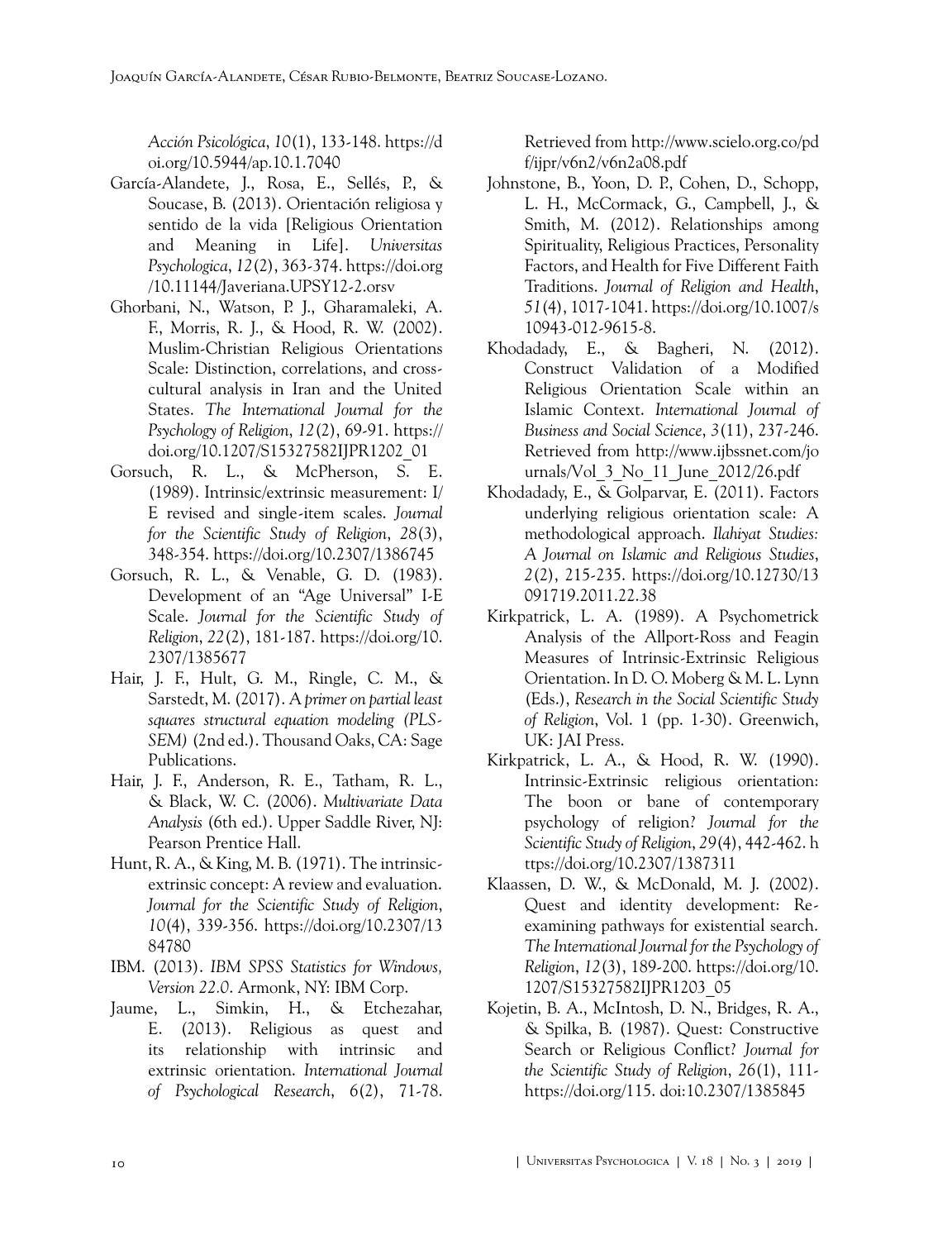- <span id="page-10-13"></span>Kristensen, K. B., Pedersen, D. M., & Williams, R. N. (2002). Profiling religious maturity: The relationship of religious attitude components to religious orientations. *Journal for the Scientific Study of Religion*, *40*(1), 75-86. [https://doi.org/10.1111/0021-](https://doi.org/10.1111/0021-8294.00039) [8294.00039](https://doi.org/10.1111/0021-8294.00039)
- <span id="page-10-7"></span>Leak, G. K. (2011). Confirmatory factor analysis of the Quest Religious Orientation Scale. *Social Behavior and Personality*, *39*(9), 1289-1290. [https://doi.org/10.2224/sbp.20](https://doi.org/10.2224/sbp.2011.39.9.1289) [11.39.9.1289](https://doi.org/10.2224/sbp.2011.39.9.1289)
- <span id="page-10-12"></span>Liu, C.-C. (2010). The Relationship between Personal Religious Orientation and Emotional intelligence. *Social Behavior and Personality*, *38*(4), 461-468. [https://doi.org/](https://doi.org/10.2224/sbp.2010.38.4.461) [10.2224/sbp.2010.38.4.461](https://doi.org/10.2224/sbp.2010.38.4.461)
- <span id="page-10-10"></span>Maltby, J. (1998). Religious Orientation and Rigidity. *The Journal of Psychology*, *132*(6), 674-676. [https://doi.org/10.1080/00223989](https://doi.org/10.1080/00223989809599299) [809599299](https://doi.org/10.1080/00223989809599299)
- <span id="page-10-4"></span>Maltby, J. (1999a). The internal structure of a derived, revised, and amended measure of the Religious Orientation Scale: the 'Age-Universal' I-E Scale-12. *Social Behaviour and Personality*, *27*(4), 407-412. [https://doi.](https://doi.org/10.2224/sbp.1999.27.4.407) [org/10.2224/sbp.1999.27.4.407](https://doi.org/10.2224/sbp.1999.27.4.407)
- <span id="page-10-11"></span>Maltby, J. (1999b). Personality Dimensions of Religious Orientation. *The Journal of Psychology*, *133*(6), 631-640. [https://doi.org](https://doi.org/10.1080/00223989909599769) [/10.1080/00223989909599769](https://doi.org/10.1080/00223989909599769)
- <span id="page-10-1"></span>Maltby, J. (2002). The Age Universal I-E Scale-12 and orientation toward religion: Confirmatory factor analysis. *The Journal of Psychology*, *136*(5), 555-560. [https://doi.org](https://doi.org/10.1080/00223980209605550) [/10.1080/00223980209605550](https://doi.org/10.1080/00223980209605550)
- Maltby, J., & Day, L. (1998). Amending a measure of the Quest religious orientation: applicability of the scale's use among religious and non-religious persons. Personality and Individual Differences, *25*(3), 517-522. [https://doi.org/10.1016/S0](https://doi.org/10.1016/S0191-8869(98)00078-6) [191-8869\(98\)00078-6](https://doi.org/10.1016/S0191-8869(98)00078-6)
- <span id="page-10-9"></span>Maltby, J., & Lewis, C. A. (1996). Measuring intrinsic and extrinsic orientation toward religion: Amendments for its use among religious and non-religious samples. *Personality and Individual Differences*, *21*(6),

937-946. [https://doi.org/10.1016/S0191-88](https://doi.org/10.1016/S0191-8869(96)00154-7) [69\(96\)00154-7](https://doi.org/10.1016/S0191-8869(96)00154-7)

- <span id="page-10-0"></span>Maltby, J., Lewis, C. A., Freeman, A., Day, L., Cruise, S. M., & Breslin, M. J. (2010). Religion and health: The application of a cognitive-behavioural framework. *Mental Health, Religion and Culture*, *13*(7-8), 749-759. [https://doi.org/10.1080/13674670](https://doi.org/10.1080/13674670802596930) [802596930](https://doi.org/10.1080/13674670802596930)
- <span id="page-10-3"></span>Miner, M. H. (2008). Healthy questing and mature religious reflection: Critique, antecedents, and relevance of attachment theory? *Journal of Psychology and Theology*, *36*(3), 222-233. [https://doi.org/10.1177/00](https://doi.org/10.1177/009164710803600305) [9164710803600305](https://doi.org/10.1177/009164710803600305)
- <span id="page-10-2"></span>Neyrinck, B., Lens, W., Vansteenkiste, M., & Soenens, B. (2010). Updating Allport's and Batson's Framework of Religious Orientations: A Reevaluation from the Perspective of Self-Determination Theory and Wulff's Social Cognitive Model. *Journal for the Scientific Study of Religion*, *49*(3), 425-438. [https://doi.org/10.1111/j.1468-59](https://doi.org/10.1111/j.1468-5906.2010.01520.x) [06.2010.01520.x](https://doi.org/10.1111/j.1468-5906.2010.01520.x)
- <span id="page-10-6"></span>Núñez-Alarcón, M., Moreno-Jiménez, M. P., Moral-Toranzo, F., & Sánchez, M. (2011). Validation of a religious orientation scale in Christian and Muslim samples. *Metodología de Encuestas*, *13*, 97-119. Retrieved from [http://casus.usal.es/pkp/index.php/M](http://casus.usal.es/pkp/index.php/MdE/issue/view/144) [dE/issue/view/144](http://casus.usal.es/pkp/index.php/MdE/issue/view/144)
- <span id="page-10-5"></span>Ramírez, M. C. (2006). Una adaptación española de la Escala de Orientación Religiosa de Batson y Ventis [A Spanish adaptation of the Batson and Ventis' Religious Orientation Scale]. *Revista de Psicología General y Aplicada*, *59*(1-2), 309-318. Retrieved from [https://www.researchgate.net/publica](https://www.researchgate.net/publication/313377133_Una_adaptacion_espanola_de_la_Escala_de_Orientacion_Religiosa_de_Batson_y_Ventis) [tion/313377133\\_Una\\_adaptacion\\_espanol](https://www.researchgate.net/publication/313377133_Una_adaptacion_espanola_de_la_Escala_de_Orientacion_Religiosa_de_Batson_y_Ventis) [a\\_de\\_la\\_Escala\\_de\\_Orientacion\\_Religiosa](https://www.researchgate.net/publication/313377133_Una_adaptacion_espanola_de_la_Escala_de_Orientacion_Religiosa_de_Batson_y_Ventis) [\\_de\\_Batson\\_y\\_Ventis](https://www.researchgate.net/publication/313377133_Una_adaptacion_espanola_de_la_Escala_de_Orientacion_Religiosa_de_Batson_y_Ventis)
- <span id="page-10-8"></span>Ryan, R. M., Rigby, S., & King, K. (1993). Two types of religious internalization and their relations to religious orientations and mental health. *Journal of Personality and Social Psychology*, *65*(3), 586-596. [https://d](https://doi.org/10.1037/0022-3514.65.3.586) [oi.org/10.1037/0022-3514.65.3.586](https://doi.org/10.1037/0022-3514.65.3.586)